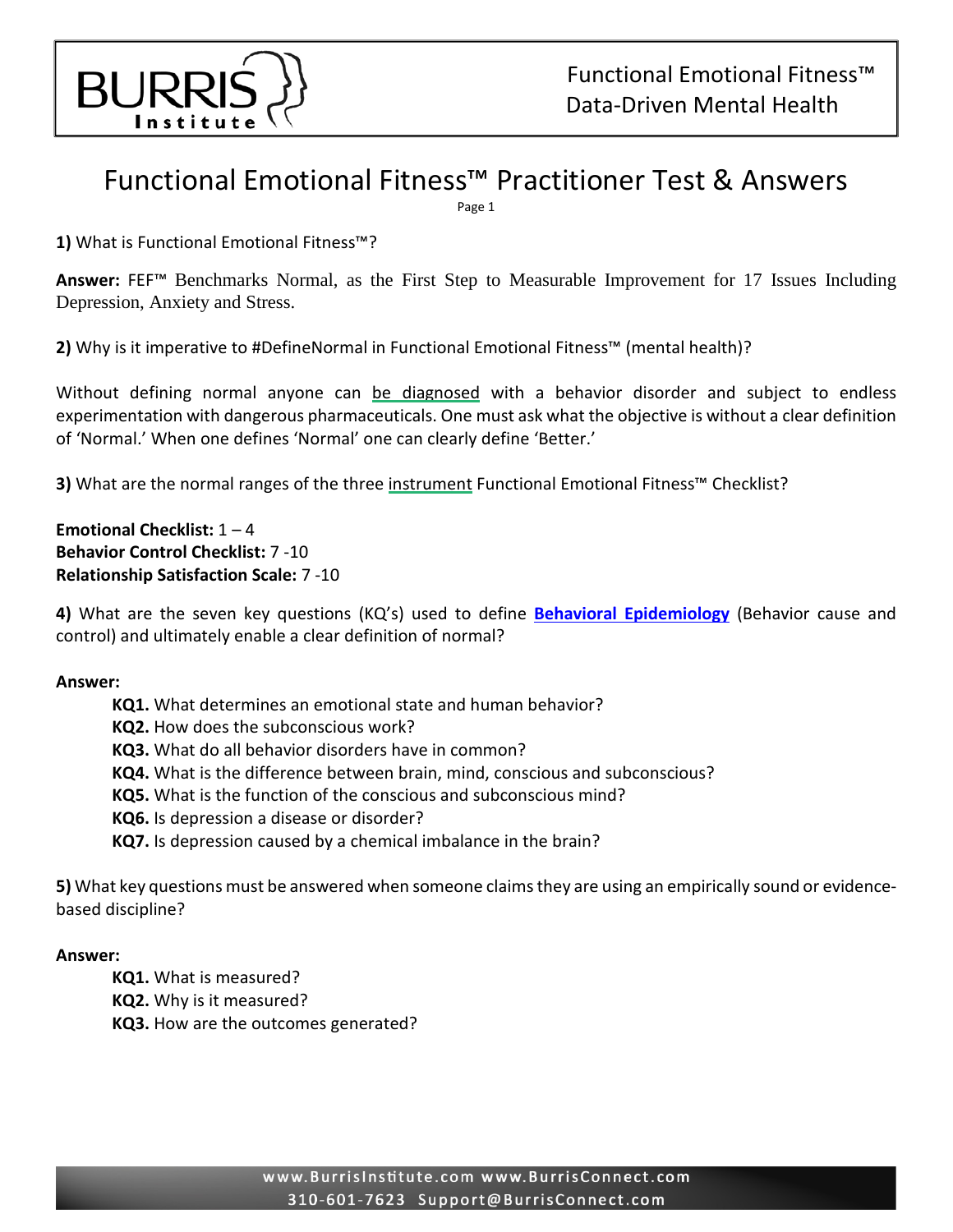## Functional Emotional Fitness™ Practitioner Test & Answers

Page 2

**6)** How can I confirm Functional Emotional Fitness™ is indeed effective for MDD (major depressive disorder) and PTSD?

**Answer:** If you look up "MDD case study" or "military PTSD case study" on any search engine with quotes you will only find one result with any data.

**7)** Why is it imperative to take control of your subconscious?

**Answer:** The subconscious runs approximately 4 times faster than you can speak. This means the subconscious will always determine your life's path. In other words, if you are not running it, it is running you.

**8)** What does your emotional state equal?

**Answer:** Your Behavior

**9)** What determines human behavior?

**Answer:** Information

**10)** What are the Components of the information which determine an emotional state and in turn equal a behavior?

**Answer:** Words and Pictures

**11)** What makes Burris Coaching the most fundamental Certification for Coaches, Psychotherapists, Teachers, Counselors or anyone who works with people regarding human behavior?

**Answer:** Functional Emotional Fitness™ is empirically sound with an integral mandatory data protocol? In other words, every FEF™ Practitioner can prove what they say they can produce. This is what makes FEF™ unique among all mental health disciplines.

**12)** Do you need personal history for FEF™ to work?

**No**

**13)** What are the two key questions you ask someone who is thinking about getting help?

**Answer:** Would you like everything in your life to work? And Is everything working?

**14)** What are the questions you ask your client when they come to you with a problem?

**Answer:** Does that work for you? And Will you benefit from the results?

**15)** After your client agrees what they are doing does not work, and they will not benefit from the results, what is your next question to them?

**Answer:** Would you like to change it?